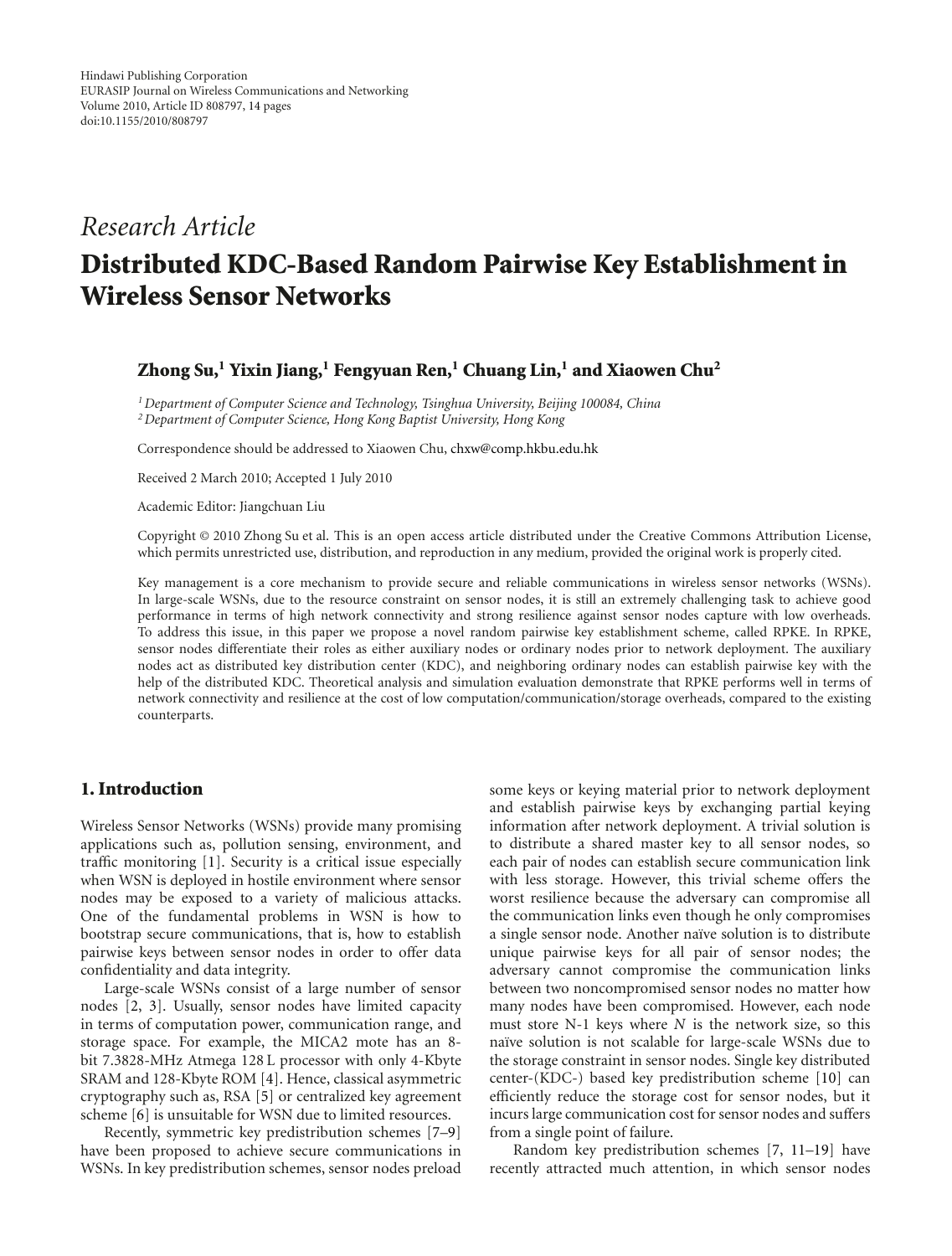randomly pick a part of keys out of a large key pool prior to network deployment. After network deployment, neighboring nodes share common keys with a certain probability and can establish pairwise keys using these common keys. Hence, the random key predistribution schemes are considered as the most practical ones in WSNs due to their distributed nature and simplicity.

However, due to the random predistribution, the preloaded the number of keys in each node will increase linearly with the total number of nodes if the desirable network connectivity probability is required, which will incur a high storage burden in large-scale WSNs. For security, the nodes are expected to be preloaded with a small number of keys. The smaller number of preloaded keys, the less number of keys will be acquired by the adversary when a node is compromised. To achieve high performance, some efficient schemes have been presented to establish pairwise key, by employing multiple polynomials [13], location information [14, 15], deployment knowledge [16], multiple key spaces [17], or heterogeneity [18]. However, such schemes either incur high computation burden [13, 17] or make assumptions that may not be always available in typical WSNs [14– 17]. Therefore, it is still an extremely challenging task to achieve high network connectivity, strong resilience against node capture, and low storage/computation/communication overheads.

Motivated by this, in this paper we propose a novel Random Pairwise Keys Establishment (RPKE) scheme for WSNs, in which nodes differentiate their roles as auxiliary or ordinary nodes prior to network deployment. After network deployment, auxiliary nodes serve as distributed KDCs to help pairwise key establishment between ordinary nodes. Two key pools, namely, initial key pool and root key pool, are constructed for auxiliary nodes, and ordinary nodes respectively. With the help of auxiliary nodes which preload a large number of initial keys, ordinary nodes only preload a small fraction of root keys and can establish pairwise key with high probability while keeping stronger resilience against node compromise.

The main advantages of RPKE include the following. (1) Efficiency: the RPKE scheme is very suitable for largescale WSNs, where the distributed KDCs can efficiently distribute the keying material to neighboring ordinary nodes during pairwise key establishment, thus the storage/communication/computation overheads for the ordinary nodes are significantly reduced. (2) Robustness: the RPKE scheme is very robust against node compromise. By constructing two types of key pool for two kinds of sensor nodes, respectively, the secret keys (initial keys and root keys) are stored separately in auxiliary nodes and ordinary nodes. Thus, it is difficult for the adversary to acquire the pairwise key between noncompromised ordinary nodes by capturing arbitrarily a part of sensor nodes. (3) Flexibility: according to the different application scenarios, the security parameters in RPKE can be conveniently tuned to achieve excellent network connectivity and high security strength with very low overhead requirement in ordinary nodes.

The rest of this paper is organized as follows. In Section 2, we review the related works. The background and some

preliminaries related to the proposed scheme are given in Section 3. In Section 4, the proposed RPKE scheme is introduced in detail. The network performance and security analysis are, respectively, presented in Sections 5 and 6, followed by conclusions in Section 7.

## **2. Related Works**

In literatures, various key predistribution schemes have been proposed for securing WSNs.

SNEP [10] is a *single KDC-based key predistribution scheme*, where each node only preloads a symmetric key shared between itself and the base station, which acts as a single KDC. If two sensor nodes want to establish pairwise key, they must communicate with the base station, and then the base station assigns the pairwise key for them. Clearly, in the large-scale WSNs, SNEP will incur high communication burden for those sensor nodes near to the base station. Furthermore, the single point of failure will break the security of the entire network.

Eschenauer and Gilgor [7] firstly propose *random key predistribution scheme*, which is referred as basic scheme in this paper. In basic scheme, prior to network deployment, each sensor node preloads a key ring with a randomly chosen subset of keys from a large key pool without replacement, and two neighboring nodes have some probability *p* of successfully completing key establishment. Due to the random key predistribution, it is probable that a shared key may not be available, necessitating the intermediary nodes with common keys between the two sensor nodes to establish pairwise key for them. The *q*-composite key predistribution scheme [11] is a modified version of the basic scheme, differing only in the fact that multiple keys are used to establish pairwise key instead of just one. By increasing the amount of key overlap required for key establishment, this scheme increases the resilience against node compromise. However, the basic scheme and the *q*-composite scheme cannot achieve good performance in the large-scale WSNs. The number of compromised communication links between noncompromised neighboring sensor nodes will dramatically increase with the number of compromised sensor nodes. Recently, Blackshear and Verma [12] propose a randomizing LEAP+ key distribution scheme to resist the node compromise attack which is vulnerable in basic scheme.

To enhance the security, Liu and Ning [13] propose a multiple polynomial-based random key predistribution scheme in which each node randomly preloads a subset of polynomial shares, two neighboring nodes can establish pairwise key if they have the polynomial share on the same bivariate polynomial. Due to the *λ*-secure property of polynomial (i.e., the polynomial remains secure if no more than  $\lambda$  polynomial shares are compromised), the scheme has good resilience; however, the required  $O(\lambda)$  modular multiplications incur large computation overhead. Similarly, in the multiple key space-based scheme [14] with *λ*-secure property, the computation burden makes it not scalable for large-scale WSNs.

To reduce the storage requirement in nodes, based on expected locations of the nodes, Liu and Ning [15] present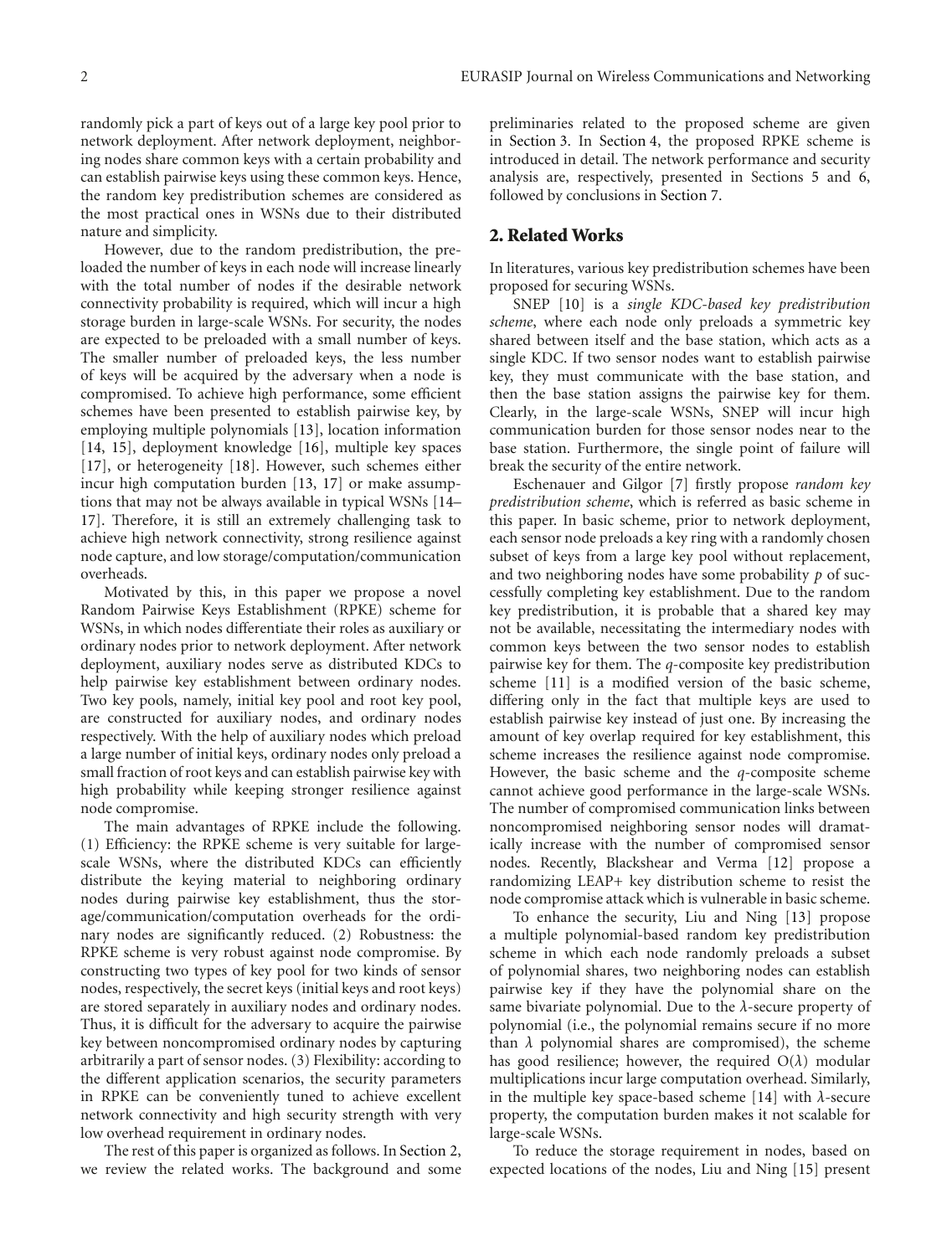a location-aware random key predistribution scheme. Any two nodes would share a common pairwise key if both of them expect to appear in each other's signal range with a high probability. Huang et al. [16] propose a grid-group deployment scheme to improve resilience against selective node capture and node fabrication attack. Du et al. [17] further propose a random key predistribution scheme by exploiting the node deployment knowledge such that the probability to find a common secret key between any two neighboring nodes can be maximized while other performance metrics are not degraded. Although such schemes achieve good performance in terms of connectivity and resilience, the pre-determined location information or the deployment knowledge, however, are not always available in typical WSNs.

Traynor et al. [18] proposed an unbalanced random key predistribution scheme for Heterogeneous WSNs, where there are a large number of the less capable nodes (L1) and a small number of the more capable nodes (L2). Fewer keys are preloaded in L1 nodes while more keys are preloaded in L2 nodes, and L1 nodes and L2 nodes can achieve secure connection in different scenarios. In this scheme, L2 nodes are the bottleneck of network connectivity and resilience.

Vu et al. [19] figure out that most random key predistribution schemes are vulnerable to the node capture attack, and then propose virtual key ring technique to strengthen the resilience by reducing the preloaded keying material while maintaining secure connectivity of the network.

iPAK [20], LKE [21], and SBK [22] are the In-Situ key establishment schemes. In these schemes, nodes differentiate their roles as service sensors and worker sensors. Service sensors are used to disseminate keying information to the work sensors in the vicinity after network deployment. One benefit of these schemes is that all the work sensors need not preload any keying information and can directly establish pairwise key with neighboring worker sensors, which can save storage space greatly; however, the major drawback of these schemes is that it must use Rabin's cryptosystem to establish secure channel between the work sensors and service sensors. Thus, such schemes may incur higher communication/computation cost and have worse topology adaptability.

#### **3. Preliminaries**

*3.1. System Model.* We consider a WSN consisting of two types of sensor nodes, *ordinary nodes* and *auxiliary nodes*. Ordinary nodes are in charge of normal network operation, whereas auxiliary nodes are to offer keying material to help the pairwise key establishment for ordinary nodes and do not participate in other further network operation.

The number of auxiliary nodes is much smaller than that of the ordinary nodes. Moreover, due to the nature of random deployment, there is not any deployment or neighbor information available for all the sensor nodes prior to network deployment.

In our consideration, all the sensor nodes are not assumed to be equipped with tamper-resistant hardware due to resource constraints and can directly communicate only



FIGURE 1: Merkle hash tree with four objects:  $O_1$ ,  $O_2$ ,  $O_3$ , and  $O_4$ .

with a limited number of other sensor nodes located in the communication range.

*3.2. Threat Model.* We assume that the adversary has more powerful resources in terms of energy, computation, and communication capacity than sensor nodes. The adversary can compromise a fraction of sensor nodes chosen arbitrarily in WSN. Moreover, the adversary can expose all the secret information within the compromised sensor nodes. However, all the sensor nodes must be designed to survive at least a short interval when captured by an adversary.

In this work, the goal of the adversary is the exposure of the pairwise key between two noncompromised ordinary nodes. If a pairwise key is acquired by the adversary, the data confidentiality in the link will no longer be secure. To achieve the goal, the adversary can either overhear the transmitted message through the radio communication channel or physically capture any sensor nodes.

*3.3. Merkle Hash Tree.* Merkle hash tree [23] is a complete binary tree which is usually used to offer identity authentication. We use Merkle hash trees to verify initial key during pairwise keys establishment. Specially, any auxiliary nodes cannot forge bogus initial keys to cheat ordinary nodes, and the ordinary nodes only accept those initial keys from the real key groups.

In a Merkle hash tree, the leaf nodes are the hash values of the authentic objects, and the interior nodes are the hash values of the concatenation of its two children nodes. Each of the leaf nodes has its authentication path, referred to as *IDCert*, which consists of the sibling nodes of the nodes on the path from the leaf node to the root of tree (excluding the root). To verify the authenticity of an object, one could compute a value using the corresponding *IDCert* and compare the computed result with the public root value.

Figure 1 depicts an example of Merkle hash tree where there are four objects *O*1, *O*2, *O*3, and *O*4. The values of leaf nodes are  $S_i = H(O_i)$  ( $i = 1, 2, 3, 4$ ), where *H* is a secure oneway hash function [24]. The interior node *S*<sup>34</sup> is calculated as  $S_{34} = H(S_3 \| S_4)$ , where "||" denotes the concatenation operation.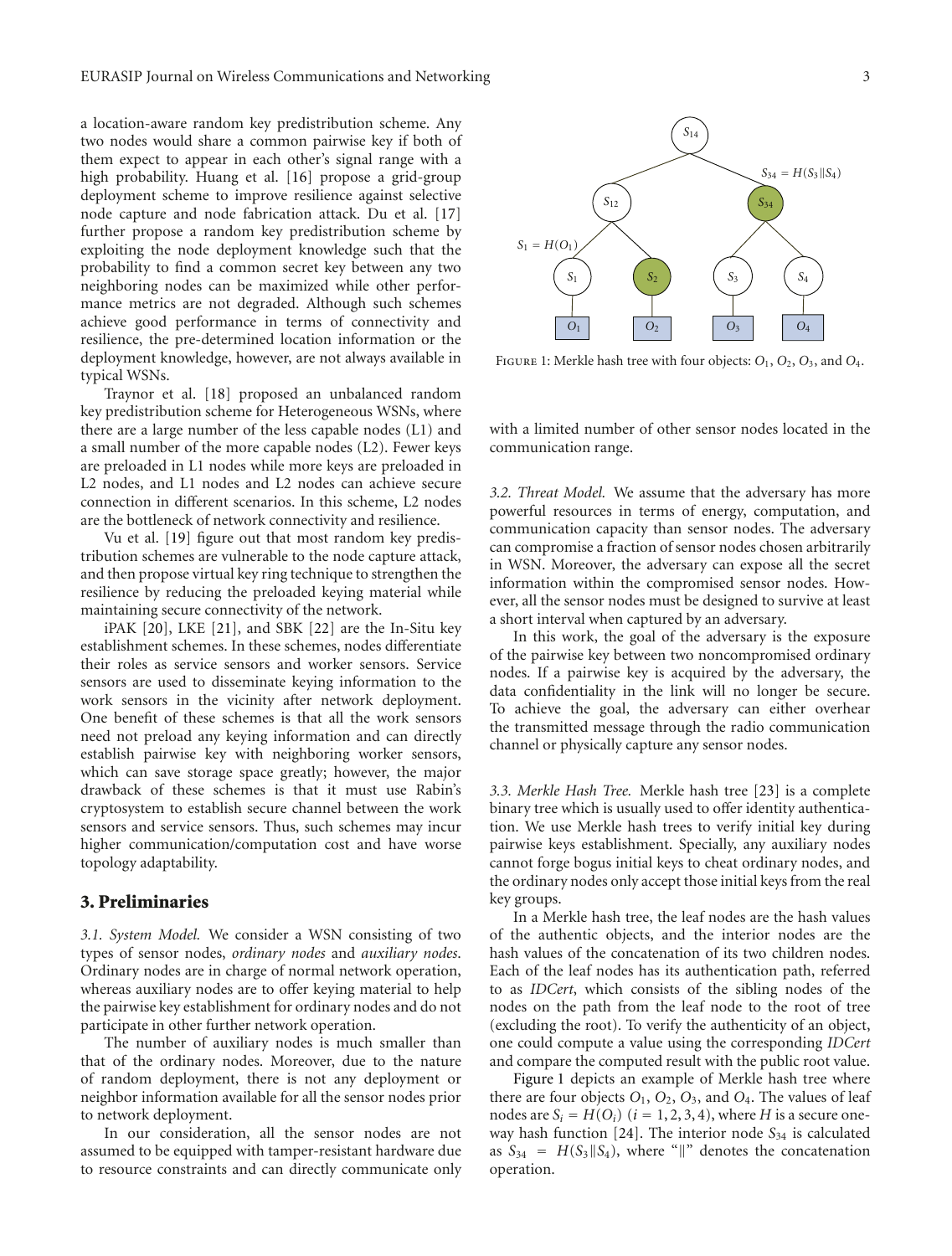When one wishes to verify authenticity of object  $O<sub>1</sub>$ , he can do so by using the hash value of  $O_1$  along with  $O_1$ 's authentication path *IDCert*<sub> $O_1$ </sub> = { $S_2$ ,  $S_{34}$ }. With these values, the one who knows the root value  $S_{14}$  can verify the authenticity of  $O_1$  by checking if  $S_{14} = H(H(H(O_1) \| S_2) \| S_{34})$ .

## **4. The Proposed Scheme**

In this section, we propose the RPKE, a random pairwise key establishment scheme for WSNs using auxiliary nodes. RPKE is divided into three phases: (1) *predeployment*, which specifies how to preload keying material to each ordinary node and auxiliary node; (2) *derived keys acquisition*, which specifies how to construct the derived key shared between two neighboring ordinary nodes with help of the common auxiliary node(s), and (3) *pairwise key establishment*, which specifies how to establish a pairwise key using the derived keys shared between two neighboring ordinary nodes.

*4.1. Predployment Phase.* During the predeployment phase, a trusted offline server first generates two key pools, initial key pool and root key pool; then the auxiliary nodes and the ordinary nodes are preloaded the key materials, respectively.

*4.1.1. Generating Key Pool.* The initial key pool consists of *L* key groups and each key group consists of *M* initial keys. Hence, the initial key pool contains  $P = L * M$  initial keys, where *L* and *M* are system parameters based on the network connectivity and security requirements. The *j*th key in the *i*th key group of the initial key pool is denoted as  $k_{i,j}$  (*i* ∈  $[1, L], j \in [1, M].$ 

Furthermore, every key group has an identifier, that is, *GIDi* is the identifier of the *i*th key group. Note that the key group identifier is a private hash value.

Once the initial key pool is generated, the trusted server constructs *L* Merkle hash trees, described in Section 3.3. Each Merkle hash tree corresponds to a key group. The leaves of Merkle hash tree are generated by hashing initial keys in the key group (For convenience, assume *M* is the power of 2). Hence, there are *M* leaves in each of Merkle hash tree and *L* root values for total Merkle hash trees.

The root key in the root key pool is generated by hashing concatenation of the root value and its associated group identifier, that is,  $R_i = H(r_i || GID_i)$  ( $r_i$  is the root value of the *i*th Merkle hash tree, where  $i \in [1, L]$ ). Hence, the root key pool can be denoted as  $\{R_1, R_2, \ldots, R_L\}$ .

*4.1.2. Preloading Keying Material.* For each ordinary node, it needs to pick the following secret information:

- (1)  $q_n$  ( $q_n \ll L$ ) root keys out of the root key pool without replacement to establish its key ring,
- (2)  $q_n$  associated with group identifiers, that is, if the root key  $R_i$  is preloaded, the group identifier  $GID_i$  must also be preloaded.

For each auxiliary node, it needs to pick

(1) *qa* initial keys from the initial key pool without replacement, where  $q_a \ll L * M$ . Note that we do not have any limitation on the number of initial keys selected from the same key group. As a result, some of these keys may come from the same key group,

- (2) the associated *IDCert* of every picked initial key,
- (3) a hash image of the root key  $H(R_i)$  if there is at least one initial key of *i*th key group to be picked. For example, if the auxiliary node picks the initial key  $k_{2,3}$ , it will also preload  $H(R_2)$ .

After being preloaded with corresponding keying material, all nodes, including ordinary nodes and auxiliary nodes, are randomly deployed in a sensed area.

*4.2. Derived Key Acquisition Phase.* The derived key acquisition phase occurs after the network deployment. Initially, each auxiliary node broadcasts a *Hello* message, announcing its existence to ordinary nodes within *h*-hop away. As a result, all the ordinary nodes know which auxiliary node is neighbor. Note that the hop count *h* is a designed system parameter which determines the number of common auxiliary nodes for two neighboring ordinary nodes. We will discuss how the hop count along with network degree and radio range affects the number of common auxiliary nodes in Section 5.

When an ordinary node *U* wants to establish pairwise key with its neighboring ordinary node *V*, *U* will send all of its root key identifiers and its auxiliary node identifiers to *V*. *V* determines that it shares one of the root keys associated with *U*, and responds to *U* a challenge/response. *U* and *V* exchange the messages 1 and 2 as shown in Figure 2:

$$
\begin{aligned}\n&\text{(I)}\ U \longrightarrow V: ID_U, N_U, \{ID_{R_i}\}_{i=A_1,\dots,A_qn}, \\
&\text{(I)}\ \{ID_{AN_j}\}_{j=A_1,\dots,A_s}, \\
&\text{(2)}\ V \longrightarrow U: ID_U, ID_V, N_U, ID_{r_1}, \\
&\text{(I)}\ \{ID_{R_i}\}_{i=r_1,\dots,r_t}, \{ID_{AN_j}\}_{j=B_1,\dots,B_g}, ID_V, N_U\}_{(R_{r_1})}.\n\end{aligned}
$$

The nonce  $N_U$  is used to defense the replay attack. In this case, both *U* and *V* know that they share *t* root keys and they have *g* common auxiliary nodes.

If *U* and *V* share at least one root key, they may generate derived key(s) with the help of the common auxiliary nodes. For this, *U* and *V* transmit their shared root keys identifiers to their common auxiliary node(s) as follows:

$$
\begin{aligned} \textcircled{3 } U &\longrightarrow AN: ID_U, ID_V, N_U, \{ID_{R_i}\}_{i=r_1,\dots,r_t}, \\ \textcircled{4 } V &\longrightarrow AN: ID_V, ID_U, N_V, \{ID_{R_i}\}_{i=r_1,\dots,r_t}. \end{aligned} \tag{2}
$$

Once receiving the transmitted messages from *U* and *V*, the auxiliary node *AN* will act as a KDC and send one or more reply packets to *U* and *V*. If  $ID_{R_i}$  is the common key identifier and *AN* has preloaded one or more initial keys from the ith key group, *AN* will send reply messages to *U*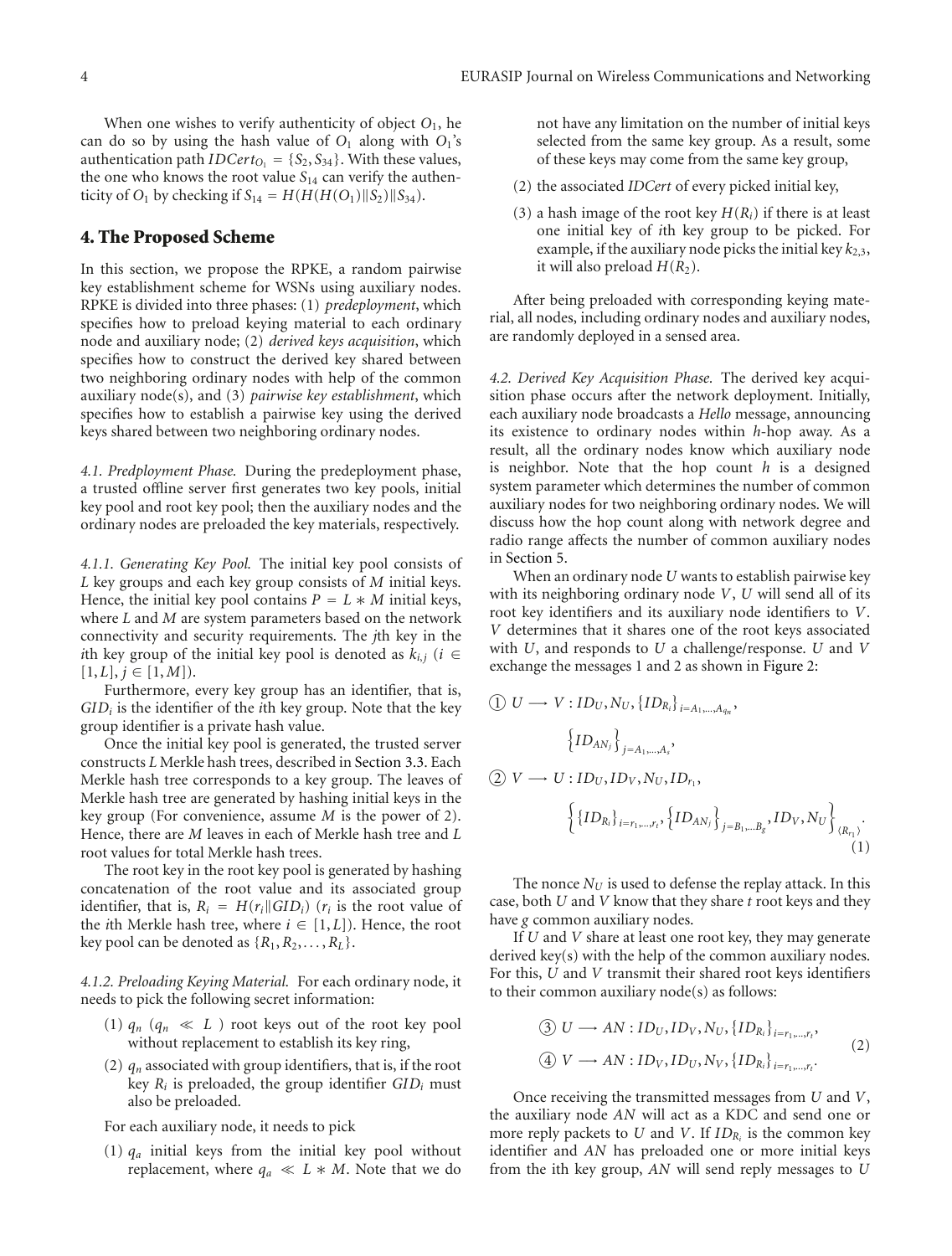

Figure 2: Interaction among ordinary nodes *U*, *V*, and auxiliary node AN.

and *V*. The reply message contains all the preloaded initial keys of ith key group and their associated *IDCerts*

$$
\begin{aligned}\n&\textcircled{S} \text{AN} \longrightarrow U: ID_{\text{AN}}, ID_V, N_U, ID_{R_i}, \\
&\{k_{i,j_1}, IDCert_{i,j_1}, \ldots, k_{i,j_c}, IDCert_{i,j_c}, ID_{\text{AN}}, ID_V, N_U\}_{\langle H(R_i) \rangle}, \\
&\textcircled{S} \text{AN} \longrightarrow V: ID_{\text{AN}}, ID_U, N_V, ID_{R_i}, \\
&\{k_{i,j_1}, IDCert_{i,j_1}, \ldots, k_{i,j_c}, IDCert_{i,j_c}, ID_{\text{AN}}, ID_U, N_V\}_{\langle H(R_i) \rangle}.\n\end{aligned}
$$

If there are more than one common root key identifier, *AN* may send more than one reply message if it preloads at least one initial key from the corresponding key groups.

When *U* receives the reply message from the common auxiliary nodes *AN*, it first authenticates the initial keys using their *IDCert*s, the associated group identifier, and the associated root key. If the  $k_{i,j}$  has been authenticated, *U* will generate a derived key as follow:

$$
K_{i,j,AN} = H\Big(R_i||k_{i,j}||ID_{AN}\Big). \tag{4}
$$

*V* also can generate the similar derived keys in this phase.

*4.3. Pairwise Key Establishment Phase.* Based on the identifiers knowledge of common neighboring auxiliary nodes and common root keys, *U* certainly knows which derived key it can share with *V*. Assume that *U* and *V* have in common derived keys  $\{K_1, K_2, \ldots, K_m\}$  with *m* above the threshold *q*, *U* and *V* can establish pairwise key as follows:

$$
K_{UV} = K_1 \oplus K_2 \oplus \cdots \oplus K_m, \qquad (5)
$$

where "⊕" denotes the bitwise exclusive OR operation. The ordinary nodes will erase the derived keys when the pairwise key has been generated.

Two neighboring ordinary nodes *U* and *V* may not share root keys due to the randomness in root keys predistribution. If so, they cannot directly establish pairwise key with help of their common auxiliary nodes. In such case, we adopt the approach similar to that given in [17] to establish pairwise key for *U* and *V*. That is, assume there is a key path  $\{U, V_1, V_2, \ldots, V_j, V\}$  in which each pair of ordinary nodes,  $(U, V_1), (V_1, V_2), \ldots, (V_j, V)$ , has established the secure link. *U* first generates a random key *K* and sends the key to  $V_1$ using their secure link,  $V_1$  sends the key to  $V_2$  using the secure link between  $V_1$  and  $V_2$ , and so on until  $V$  receives the key from  $V_j$ ,  $U$  and  $V$  will use the key  $K$  as their pairwise key. The length of key path is the number of intermediate nodes, that is,  $\{V_1, V_2, \ldots, V_j\}$ .

## **5. Performance Evaluations**

In the following section, we discuss the performance metric for the proposed RPKE scheme and compare it with other classical random key predistribution schemes [7, 11].

*5.1. Network Connectivity.* Since the ordinary nodes are in charge of normal network operations, the "*network connectivity probability*" is defined as the probability of establishing secure communication link between two neighboring ordinary nodes. As shown in (5), if two neighboring ordinary nodes share enough number of derived keys, they can establish pairwise key, that is, establish a secure communication link.

Two neighboring ordinary nodes *U* and *V* must share derived keys if the following conditions hold:

- (1) *U* and *V* share at least one root key;
- (2) at least one of their common auxiliary nodes picks one or more initial keys from the key groups whose root keys are shared by *U* and *V*.

Now we discuss how to satisfy the two above-mentioned conditions in order to establish pairwise key between two neighboring ordinary nodes.

Let *mi* be the number of common derived keys between *U* and *V* through the common auxiliary node *ANi*. The total number of common derived keys *m* between *U* and *V* through all their *g* common auxiliary nodes thus is  $m = m_1 +$  $m_2 + \cdots + m_g$ . Then we can give the following conclusions.

**Lemma 1.** *Assuming that two neighboring ordinary nodes U and V have only a common auxiliary node, if U shares exactly i root keys with V, the common derived keys shared between them must be no more than*  $i * M$ .

*Proof.* Each root key can authenticate at most *M* initial keys, since the common derived keys must come from key groups which root keys are shared between *U* and *V*, if *U* and *V* share *i* root keys and the common auxiliary node picks all the *i* ∗ *M* initial keys of the total *i* key groups, these keys will be authenticated by *U* and *V*, then they will share  $i * M$  common derived keys. Otherwise, if any one of the initial keys among these *i*∗*M* keys is not picked by the common auxiliary node, the common derived keys shared between *U* and *V* must be no more than *i* ∗ *M*. $\Box$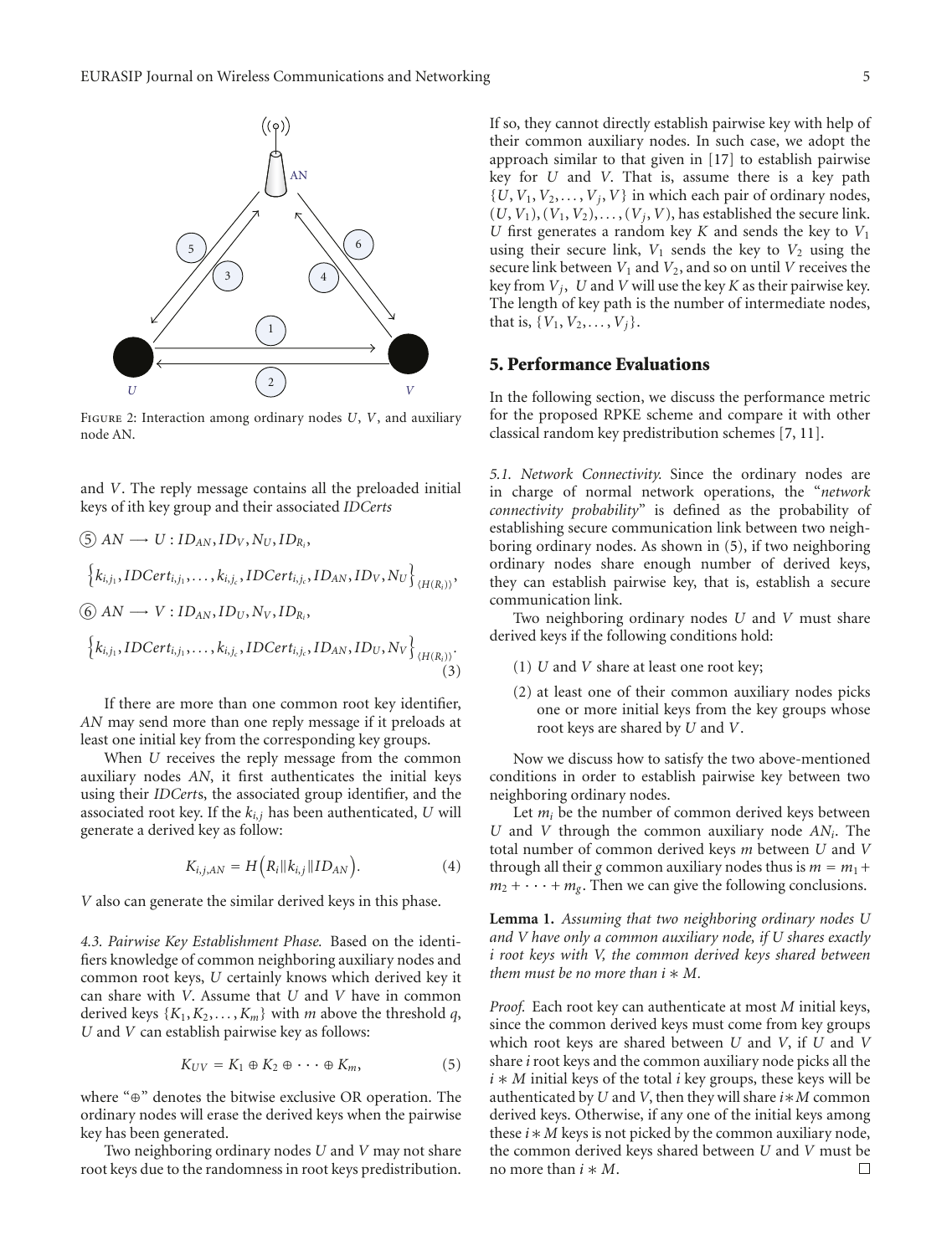**Theorem 2.** *Assume that neighboring ordinary nodes U and V have g common auxiliary nodes, and the number of common derived keys shared between U and V through each of g common auxiliary nodes is m*1,*m*2, *...* ,*mg* , *respectively (for all i, m<sub>i</sub>*  $\ll q_n$ *); then the number of root keys shared* between U and V must be at least  $\lceil \max(m_1, m_2, \ldots, m_g)/M \rceil$ .

*Proof.* If *U* and *V* share *i* root keys, according to Lemma 1, the common derived keys shared between them must range from 0 to  $i * M$ . If they can generate  $m_i$  common derived keys through the common auxiliary node *ANi*, they must share at least  $\lceil m_i/M \rceil$  root keys. For all the  $m_i$  ( $i = 1, 2, \ldots, g$ ), if *U* and *V* share enough number of root keys to ensure generating the maximum common derived keys amongst  $m_1, m_2, \ldots, m_g$  through one of common auxiliary nodes, they are able to generate other common derived keys through other common auxiliary nodes. Therefore, the number of shared root keys must be at least max(*m*1,*m*2, *...* ,*mg* )*/M*.  $\Box$ 

Assume that *U* shares *i* root keys with *V* and there is only one common auxiliary node between *U* and *V*. Obviously, *U* and *V* can generate at most *i* ∗ *M* common derived keys. To ensure *U* and *V* share *m* common derived keys, there are  $\binom{i \times M}{m}$  ways to let the common auxiliary node select *m* different initial keys from these *i* key groups. Similarly, there are  $\binom{(L-i)\times M}{q_a-m}$  ways to let the common auxiliary node randomly select  $(q_a - m)$  different initial keys from the remaining  $(L - i)$  key groups. Hence, the total number of

ways that the common auxiliary node selects initial keys from initial key pool should be

$$
\Omega(i,m) = {i \times M \choose m} {L - i \times M \choose q_a - m}.
$$
 (6)

When two neighboring ordinary nodes *U* and *V* have *g* common auxiliary nodes, the total number of ways that *U* and *V* share *m* derived keys can be calculated as follows:

First, *U* and *V* have  $\begin{pmatrix} L \\ q_n \end{pmatrix}$  different ways to randomly select  $q_n$  root keys from root key pool.

Second, the shared derived keys, that is,  $m_1, m_2, \ldots, m_g$ between *U* and *V*, must range from 0 to *m* and  $m =$  $m_1 + m_2 + \cdots + m_g$ . Hence there are  $\sum_{m_1+m_2+\cdots+m_g=m}$ ways to let every common auxiliary node provide shared initial keys. According to Theorem 2, *U* must share at least  $\lceil \max(m_1, m_2, \ldots, m_g)/M \rceil$  root keys with *V*. Once  $m_1, m_2, \ldots, m_g$  are fixed, the number of shared root keys will range from  $\lceil \max(m_1, m_2, \ldots, m_g)/M \rceil$  to  $q_n$ . Hence, the total number of ways by which *V* randomly selects root keys from the root key pool is given by  $\sum_{i=\lceil \max(m_1,m_2,...,m_g)/M \rceil}^{\qeta_n} {d_n \choose i} \left( \frac{L-q_n}{q_n-i} \right)$ . The total number of ways that *g* common auxiliary nodes randomly select initial keys is  $\Omega(i, m_1)\Omega(i, m_2)\cdots\Omega(i, m_g)$ , where  $\Omega(i, m_j)$  for  $j =$ 1, 2, *...* , g is defined in (6).

Hence, the probability that two neighboring ordinary nodes share  $m$  ( $m \geq 0$ ) derived keys when they have *g*  $(g \geq 1)$  common auxiliary nodes can be calculated as follows:

$$
p(m) = \frac{\sum_{m_1+m_2+\cdots+m_g=m}\sum_{i=\lceil\max(m_1,m_2,\ldots,m_g)/M\rceil}^{q_n} {\binom{q_n}{i}} {\binom{L-q_n}{q_n-i}} \Omega(i,m_1)\cdots\Omega(i,m_g)}{\binom{L}{q_n}\binom{L\times M}{q_a}^g}.
$$
(7)

Let  $p_{connect}$  be the probability of two neighboring ordinary nodes sharing sufficient derived keys to establish pairwise key. Obviously,  $p_{connect} = 1 -$  Prob. {two neighboring ordinary nodes share insufficient derived keys to establish pairwise key}. Hence, we have

$$
p_{\text{connect}} = 1 - (p(0) + p(1) + \dots + p(q - 1))
$$
\n
$$
= 1 - \frac{\sum_{m_1=0}^{q-1} \sum_{m_2=0}^{q-m_1-1} \cdots \sum_{m_g=0}^{q-m_1-\dots-m_{g-1}-1} \sum_{i=\lceil \max(m_1,m_2,...,m_g)/M \rceil}^{q_i} {q_n \choose i} {L-q_n \choose q_n-i} \Omega(i, m_1) \cdots \Omega(i, m_g)}{(d_n) \binom{L\times M}{q_n}^g}.
$$
\n(8)

From (8), we can conclude that the system parameters, such as, the number of common auxiliary nodes, the size of the initial key group, the number of initial key groups, and may influence the network connectivity performance.

*5.2. Impact of the System Parameters.* One of design goals for the RPKE is to achieve high network connectivity while ordinary nodes only need to preload a few keying materials. In this subsection, we determine the number of required root keys to achieve targeted network connectivity using the above equations. We discuss these system parameters through both

theoretical analysis and simulation studies. Note that the following analysis is required to achieve 99.99% network connectivity probability.

*5.2.1. Number of Common Auxiliary Nodes.* The number of derived keys for ordinary nodes relies on the number of their neighboring auxiliary nodes. Hence, the larger the number of common auxiliary nodes for the two neighboring ordinary nodes, the higher the probability that they share common derived keys. Figure 3 shows the number of root keys required in every ordinary node versus the number of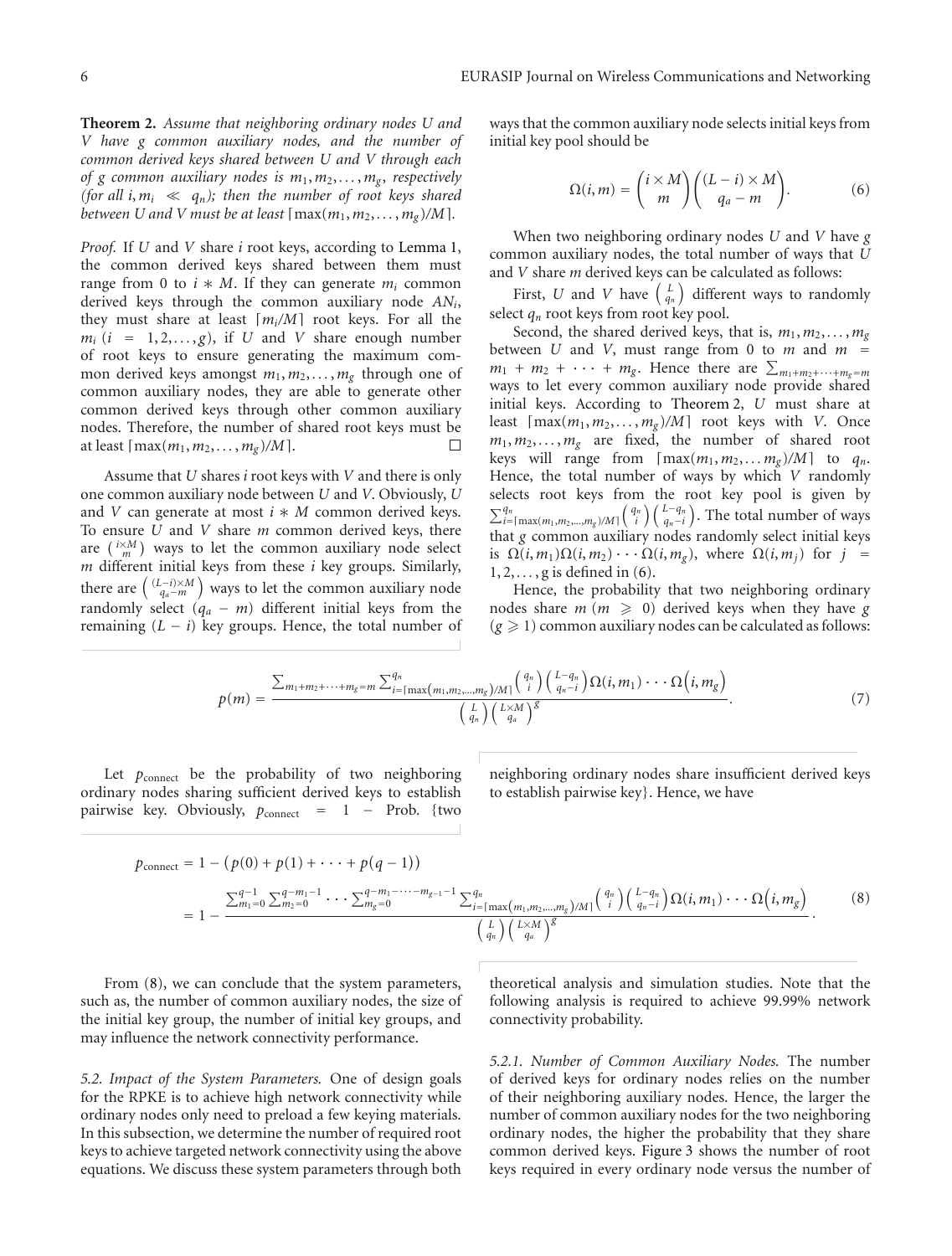

Figure 3: The number of preloaded root keys versus the number of preloaded initial keys varying with the number of common auxiliary nodes.



Figure 4: The number of preloaded initial keys versus the number of preloaded root keys varying with different size of key group.

initial keys preloaded in auxiliary nodes varying with the number of common auxiliary nodes.

This chart offers the results as expected in the aforesaid observation, that is, the storage overhead in ordinary nodes reduces with the increase of the number of common auxiliary nodes. In addition, it also shows an interesting phenomenon, that is, increasing the number of common auxiliary nodes

does not result in a remarkable decrease of the number of preloaded root keys when the auxiliary node preloads enough number of initial keys. For example, when an auxiliary node preloads 3000 initial keys and the number of common auxiliary nodes increases from 2 to 3, the number of root keys required in ordinary node decreases by only 3.29% (from 152 to 147).

*5.2.2. The Size of Key Group.* Each initial key in the same key group can be verified by the root key. Hence, the larger the size of a key group, the more initial keys can the ordinary nodes verify. That is, the ordinary nodes require storing fewer root keys. Figure 4 shows how the size of key group influences the number of root keys stored in an ordinary node when different initial keys are preloaded in the auxiliary nodes.

It is worthy to point out that the curve will be smoother when the size of the key group increases, which means that the root keys decrease slowly. For example, when the number of preloaded initial keys increases from 1000 to 3000, the number of preloaded root keys will decrease 32.8% (from 368 to 247) when *M* = 4, and 13.8% (from 116 to 100) when  $M = 16$ . Hence, if the size of the key group is large enough, increasing the number of initial keys preloaded in auxiliary node cannot remarkably impact the network connectivity. It shows that the size of the key group is a critical factor that determines the number of preloaded root keys.

#### *5.3. Comparison with Other Existing Schemes*

*5.3.1. Comparison with Basic Scheme.* In the basic scheme [7], a sensor node must preload more keys with increased size of key pool to achieve desired network connectivity performance. Due to resource constraints in sensor nodes, the size of the key pool cannot be too large. On the other hand, a larger key pool size is desirable to prevent the adversary to capture more sensor nodes by exposing the key pool.

Figure 5 compares the storage overhead of the basic scheme and RPKE varying with the size of the key pool. It shows that not only does the number of root keys preloaded in ordinary node is smaller than the number of keys preloaded in node in the basic scheme, but also the number of preloaded root keys will hardly increase in the RPKE, no matter how the size of the key pool is selected if the number of key groups is fixed. Compared with the basic scheme, a significant characteristic in RPKE is that it can properly tune to the size of the key group so as to keep the almost same number of root keys required to store in the ordinary node no matter how large the size of the key pool is. It also proves that RPKE would be more efficient when the size of the key pool is relatively large and it is more suitable for large-scale networks.

*5.3.2. Comparison with q-composite Scheme.* The *q*composite scheme improves the resilience against node compromise by increasing the threshold of common keys, thus more keys are preloaded in sensor or the size of key pool must be reduced.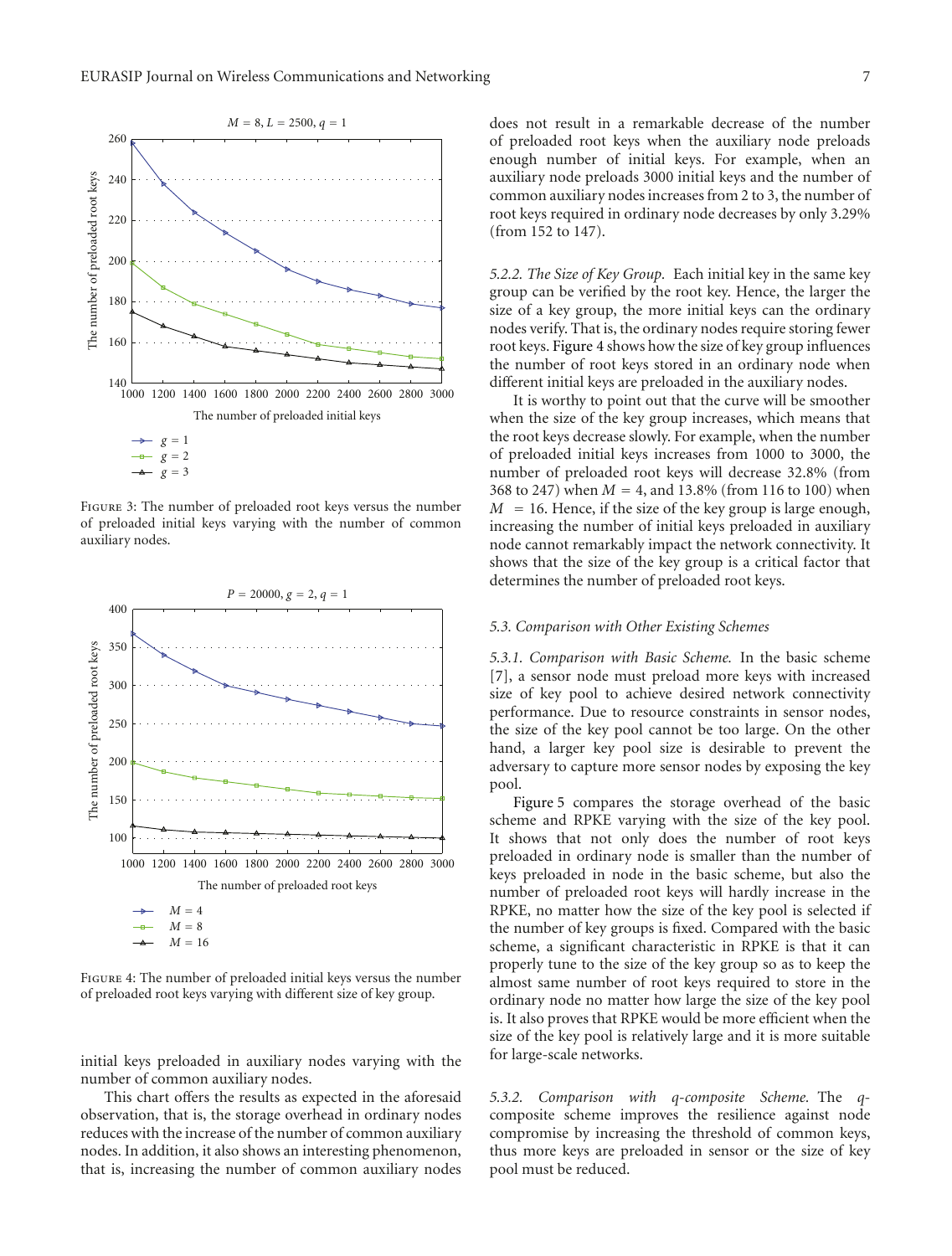TABLE 1: The setting of parameters in the simulation.

| Parameters                            | Scenario 1                                   | Scenario 2 |
|---------------------------------------|----------------------------------------------|------------|
| Total Number of Sensor Nodes          | 1000                                         | 500        |
| Field                                 | $1000 \,\mathrm{m} \times 1000 \,\mathrm{m}$ |            |
| Transmission Range of Ordinary Nodes  | 40 <sub>m</sub>                              |            |
| Transmission Range of Auxiliary Nodes | $40 \,\mathrm{m}$ , 60 m, 80 m               |            |
| The Proportion of Auxiliary Nodes     | 10\%, 15\%                                   |            |



Figure 5: RPKE versus the Basic Scheme.



Figure 6: RPKE versus The *q*-composite Scheme.

Figure 6 compares *q*-composite scheme with RPKE with the size of key group. It can be seen that the total number of preloaded root keys in RPKE is smaller than that in the *q*-composite scheme. Moreover, when the size of key groups increases slightly, the number of preloaded root keys in ordinary nodes can reduce remarkably. Hence, RPKE increases only fewer root keys to achieve higher key match if the size of the key group is large enough.

#### *5.4. Simulations*

*5.4.1. Hop Count.* As aforesaid, the number of common auxiliary nodes between two neighboring ordinary nodes will affect the hop count *h* greatly. We set up two scenarios in which the main parameters used in simulation are shown in Table 1. Obviously, based on the above setting, the network degrees of two scenarios are 12 and 8, respectively. In the experiments, all the sensor nodes are uniformly distributed in the field, and each simulation result is averaged over 1,000 times.

Figures  $7(a) - 7(d)$  show the simulation results, where "Degree" is network degree and "Ratio" is the proportion of auxiliary nodes to the total nodes. "*R*" and "*r*" are the transmission ranges of auxiliary nodes and ordinary nodes,

respectively. It can be easily observed that the larger the hop count or the higher network degree is, the more the number of common auxiliary nodes. Similarly, increasing the transmission of auxiliary nodes can also effectively increase the number of common auxiliary nodes. Hence, we have several different strategies to obtain a certain number of common auxiliary nodes according to the application.

*5.4.2. Verification of Theoretical Result.* To verify the theoretical results in (8), we design five scenarios in which different parameters are given under the 99.99% network connectivity probability. We consider a network of 100 nodes in which each node can reach to another node within 1-hop; moreover, any two neighboring ordinary nodes can obtain initial keys from the required number of common auxiliary nodes. The simulation results are shown in Figure 8.

In all five scenarios, the average simulation values are within 1.89% of those calculated with (8).

*5.5. Overload Analysis.* We will analyze the overheads for the RPKE in term of storage, communication, and computation cost, respectively. The auxiliary nodes are ignored since they do not participate in normal network operation.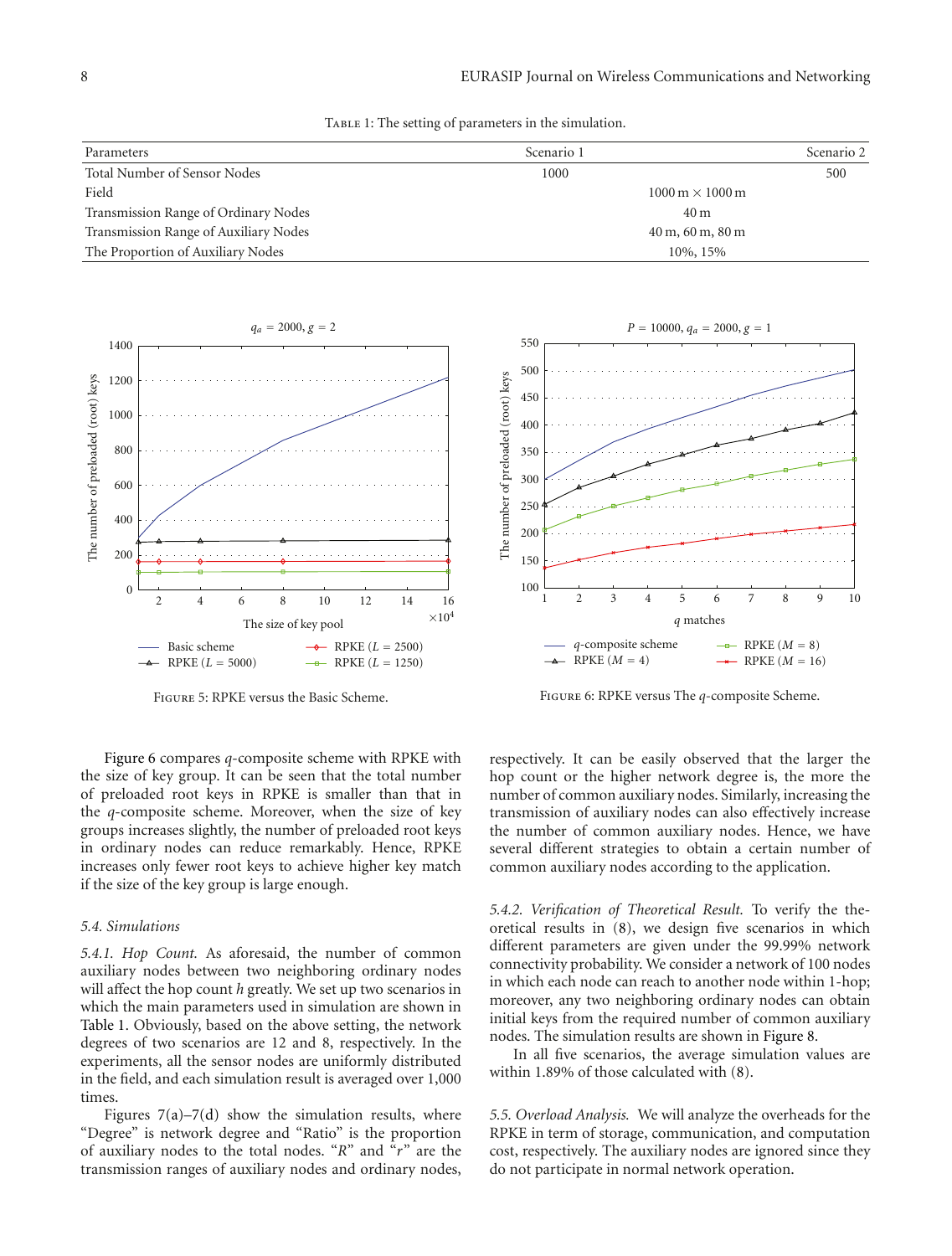

Figure 7: Hop count versus the number of common auxiliary nodes between two neighboring ordinary nodes varying with transmission range of auxiliary nodes, network degree, and the proportion of auxiliary nodes.

*5.5.1. Storage Overload.* The storage overhead of RPKE consists of the number of root keys and the key group identifiers held by an ordinary node. Clearly, as the aforesaid analysis in Section 5.1, to achieve the same network connectivity probability, RPKE requires fewer preloaded keying materials than other similar schemes. As shown in Figure 5, to achieve 99.99% network connectivity probability, ordinary node only needs to preload about 100 keys while the number of preloaded keys in basic scheme is about 1200 when the key pool is set to  $16*10<sup>4</sup>$  and the corresponding size of key group is 128. Even in such case, the storage requirement of RPKE is 200 keys if the key group identifier has the same length as the root key.

*5.5.2. Communication Overload.* According to the above discussions in Section 4.3, if two neighboring nodes do not share any root keys, they need to find a key path to establish their pairwise key. Now we analyze the required number of hops to establish a pairwise key and the communication overhead distributed on each hop through simulations. The network connectivity probability and the communication overhead weight varying with different network degree and the length path are shown in Figure 9.

The simulation results show that communication overhead of pairwise key establishment in the dense network is mainly distributed within first three hops. The smaller the maximum number of hops, the less the communication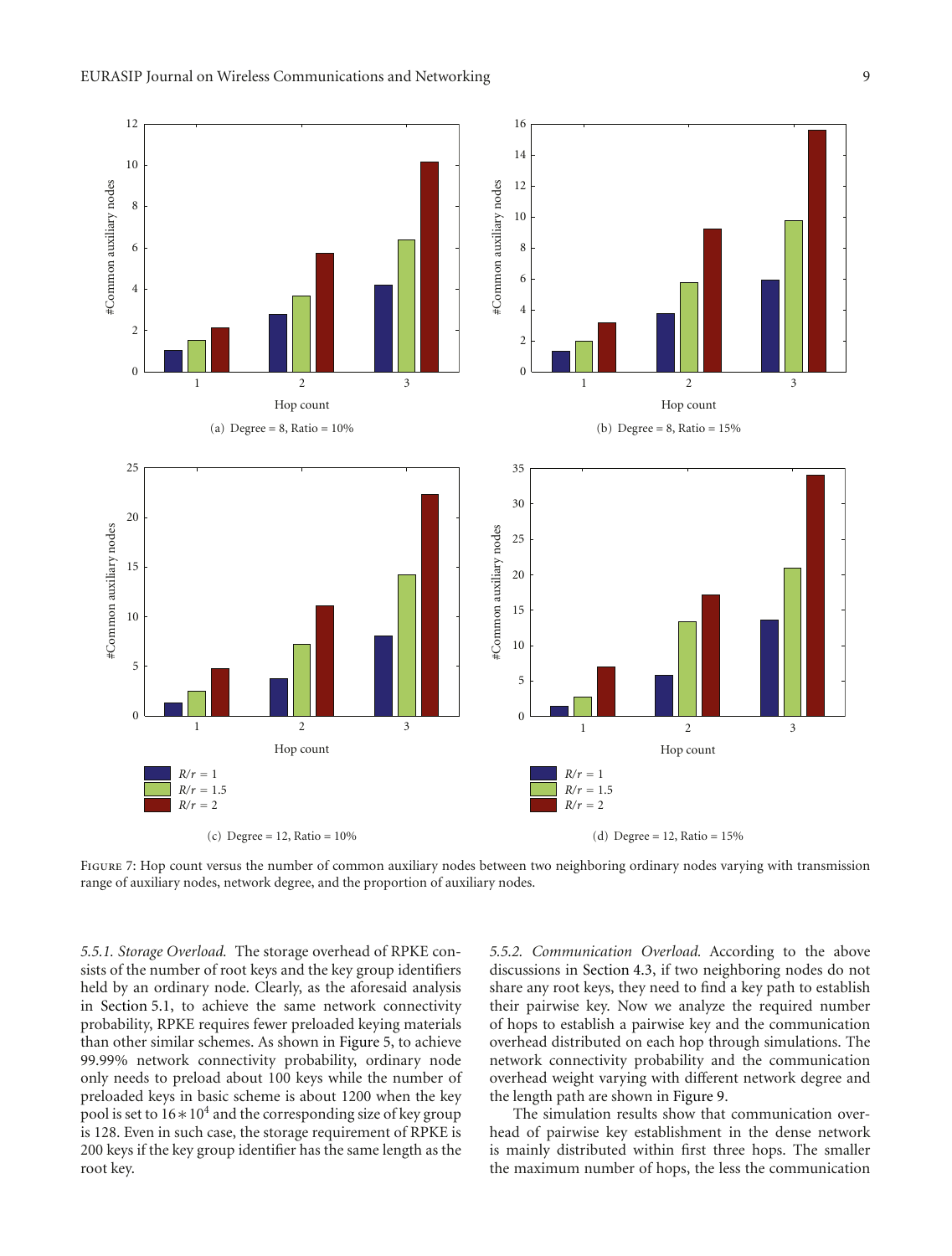

Figure 8: Simulation results under different system parameters.

overhead involved if the network connectivity probability is given.

*5.5.3. Computation Overload.* The computational overhead of an arbitrary ordinary node consists of two parts: *initial keys authentication* and *pairwise key establishment*. Ordinary node must authenticate each initial key sent from the common auxiliary nodes. To verify an initial key taking  $(log<sub>2</sub>M + 2)$  hash operations (*M* is the size of key group), it will take one hash operation to generate a derived key from each authenticated initial key. Since each pairwise key is constructed by *m* derived keys, hence, an ordinary node takes  $m * (\log_2 M + 3)$  hash operations to generate a pairwise key. Assume the network degree is *d*, the computational overhead for an arbitrary ordinary node is  $d * m * (\log_2 M + 2)$  hash operations.

Note that the computational overhead of iPAK [20], LKE [21], and SBK [22] is  $O(\lambda)$  ( $\lambda$  is a security parameter which has the property that as long as no more than  $\lambda$  nodes are compromised, all communication links of noncompromised nodes remain secure) modular multiplications. Each modular multiplication takes 810 ms on the Atmega 128 L 8 M processor [25], while a RC5 hash operation takes only 5.6 ms [26]. Thus, RPKE is more scalable than iPAK, LKE, or SBK.

Different from the unbalanced random key predistribution scheme [18] as described in Section 2, in which L2 nodes must establish secure connections with the L1 nodes, in RPKE, the auxiliary nodes need not establish the pairwise key with the ordinary nodes or other auxiliary nodes. The ordinary nodes have less storage/computation/communication overload than L2 or L1 nodes.

*5.6. Summary.* The above theoretical and simulation analysis shows that RPKE significantly outperforms previous counterparts in terms of network connectivity, resilience

against node compromise, and communication overheads. Such improvement is attributed to the role of auxiliary nodes and the property of key groups using Merkle hash tree, which efficiently enhance the correlation of initial keys preloaded in the auxiliary nodes and thus increase the chance for ordinary nodes to generate derived keys. Moreover, to achieve excellent network connectivity and high security strength, RPKE scheme can conveniently tune: (1) the size of key group, (2) the number of common auxiliary nodes, and (3) the total number of key groups.

#### **6. Security Analysis**

The security of pairwise key in RPKE relies on both the associated initial keys and root keys.

**Theorem 3.** *For two neighboring ordinary nodes U and V, if at least one of root key, or initial key, used to generate derived keys is secure, the pairwise key between them must be secure.*

*Proof.* According to (4), the derived key  $K_{i,j}$  would be secure if the initial key  $k_{i,j}$  or the root key  $R_i$  is secure (assume the identifiers of auxiliary nodes are public). It can also be concluded from (5) that the pairwise key will be secure if only at least one of its derived keys is secure. П

In the subsection, we discuss how the ordinary nodes or auxiliary nodes compromise impacts the network security.

*6.1. Sensor Nodes Compromise.* From the system's perspective, the adversary can capture any number of auxiliary nodes or ordinary nodes arbitrarily. So they have higher probability of compromising a fraction of auxiliary nodes and ordinary nodes in a special region. Now we discuss how the sensor nodes compromise affects the secure communication link between two noncompromised ordinary nodes, that is, the probability of pairwise key between two noncompromised ordinary nodes being compromised when there are a fraction of compromised sensor nodes.

We assume there are *x* compromised sensor nodes, in which the proportion of compromised auxiliary nodes is  $f_c$ . Hence, there are  $xf_c$  compromised auxiliary nodes and  $x(1 - f_c)$  compromised ordinary nodes.

If an auxiliary node is compromised, the adversary can acquire all its  $q_a$  preloaded initial keys. Hence, the probability of an initial key not preloaded by a compromised auxiliary node is  $1 - q_a/(L \times M)$ , when there are  $xf_c$  compromised auxiliary nodes, the probability of an initial key still being secure is  $(1 - q_a/(L \times M))^{xf_c}$ . Similarly, if an ordinary node is compromised, the adversary can acquire all its  $q_n$  preloaded root keys. Hence, the probability of a root key being not preloaded by a compromised ordinary node is  $1 - q_n/L$ , when there are  $x(1 - f_c)$  compromised ordinary nodes, the probability of a root key still being secure is  $(1 - q_n/L)^{x(1-f_c)}$ .

According to Theorem 3, if an initial key or a root key is secure, the derived key generated by them must be secure, in other words, the derived key is compromised if both the associated initial key and root key are insecure. Therefore, when there are  $xf_c$  compromised auxiliary nodes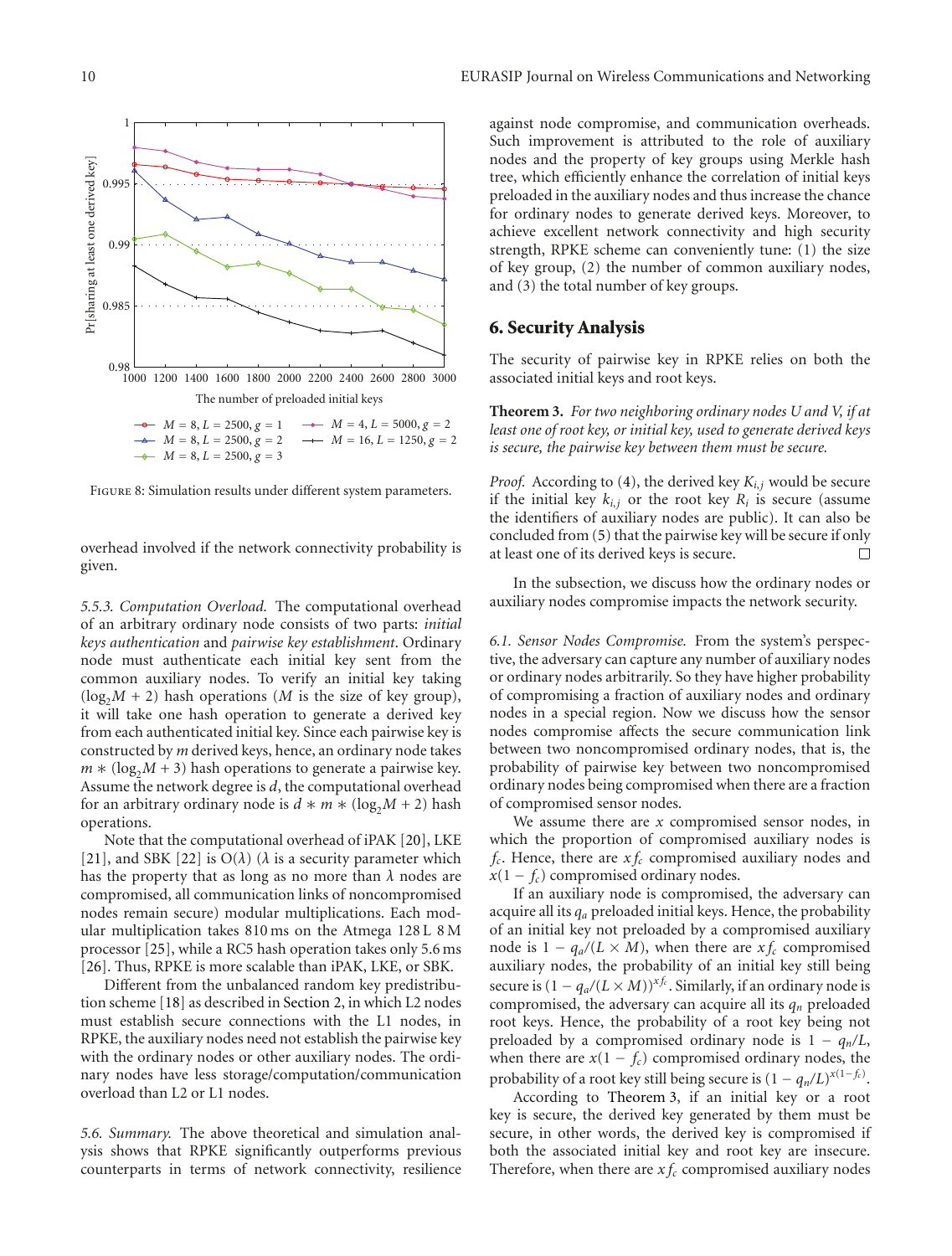

Figure 9: Communication overhead for different network degrees.

and  $x(1-f_c)$  compromised ordinary nodes, the probability of a derived key being compromised is  $(1 - (1 - q_n/L)^{x(1 - f_c)})(1 (1 - q_a/(L \times M))^{xf_c}$ .

If the communication link key between two neighboring ordinary nodes is computed from *m* common derived keys, the probability of a communication link being compromised  $\text{is}((1 - (1 - q_n/L)^{x(1-f_c)})(1 - (1 - q_a/(L \times M))^{xf_c}))$ <sup>m</sup>. Hence, the probability  $p_c$  that the communication links between two noncompromised neighboring ordinary nodes are compromised when there are  $xf_c$  compromised auxiliary nodes and  $x(1 - f_c)$  compromised ordinary nodes will be

$$
p_c = \sum_{m=q}^{g \times q_a} \left( \left( 1 - \left( 1 - \frac{q_n}{L} \right)^{x(1-f_c)} \right) \left( 1 - \left( 1 - \frac{q_a}{L \times M} \right)^{xf_c} \right) \right)^m
$$
  
 
$$
\times \frac{p(m)}{p_{\text{connect}}}.
$$
 (9)

Here,  $p(m)$  and  $p_{connect}$  are defined as in (7) and (8), respectively, and *g* is the average number of common auxiliary nodes between two neighboring ordinary nodes.

Figure 10 shows the resilience property of RPKE in the case of different network configuration. It is clear that  $p_c$ will increases with  $f_c$  for all scenarios. It will improve the resilience against node compromise with the increase of number of preloaded initial keys, or the size of key group, or the number of common auxiliary nodes.

The adversary may launch selective attacks, that is, he may select the auxiliary nodes to compromise if he can identify which node is auxiliary one. As a result, if the adversary can compromise all the auxiliary nodes during

the pairwise keys establishment, the ordinary nodes may not establish pairwise keys with the help of their common auxiliary nodes. In practice, due to the similar appearance of the auxiliary nodes and ordinary nodes, there is no easy way to differentiate between them after the network deployment. The adversary would then randomly select an arbitrary number of auxiliary nodes or ordinary nodes to compromise. Hence, the value of  $f_c$  can be controlled within low bound.

*6.2. Comparison with Other Existing Schemes.* We will compare the RPKE with the existing random key establishment schemes. Figure 11 shows the resilience property of the basic scheme [7], *q*-composite scheme [11], and the proposed RPKE.

Obviously, RPKE provides greater resilience against node compromise than the basic scheme or *q*-composite scheme. For example, when there are 250 compromised sensor nodes, the fraction of compromised communication links is 44.75% in the basic scheme and 48.27% in the *q*-composite scheme; whereas RPKE is only 5.73% (for  $f_c = 10\%$ ), 19.09% (for  $f_c = 20\%$ ), or 35.05% (for  $f_c = 30\%$ ). Moreover, as shown in above analysis, we can tune some of the system parameters, such as the size of key group, the number of key group, or the number of auxiliary nodes, to improve the security strength in RPKE.

*6.3. Other Attacks.* The adversary may eavesdrop on all traffic or reply older packets. RPKE can defense such passive attacks efficiently. On one hand, since every packet sent by auxiliary nodes is encrypted by the hash image of root key, the adversary cannot obtain any secret information from such packet if it does not obtain the associated root key.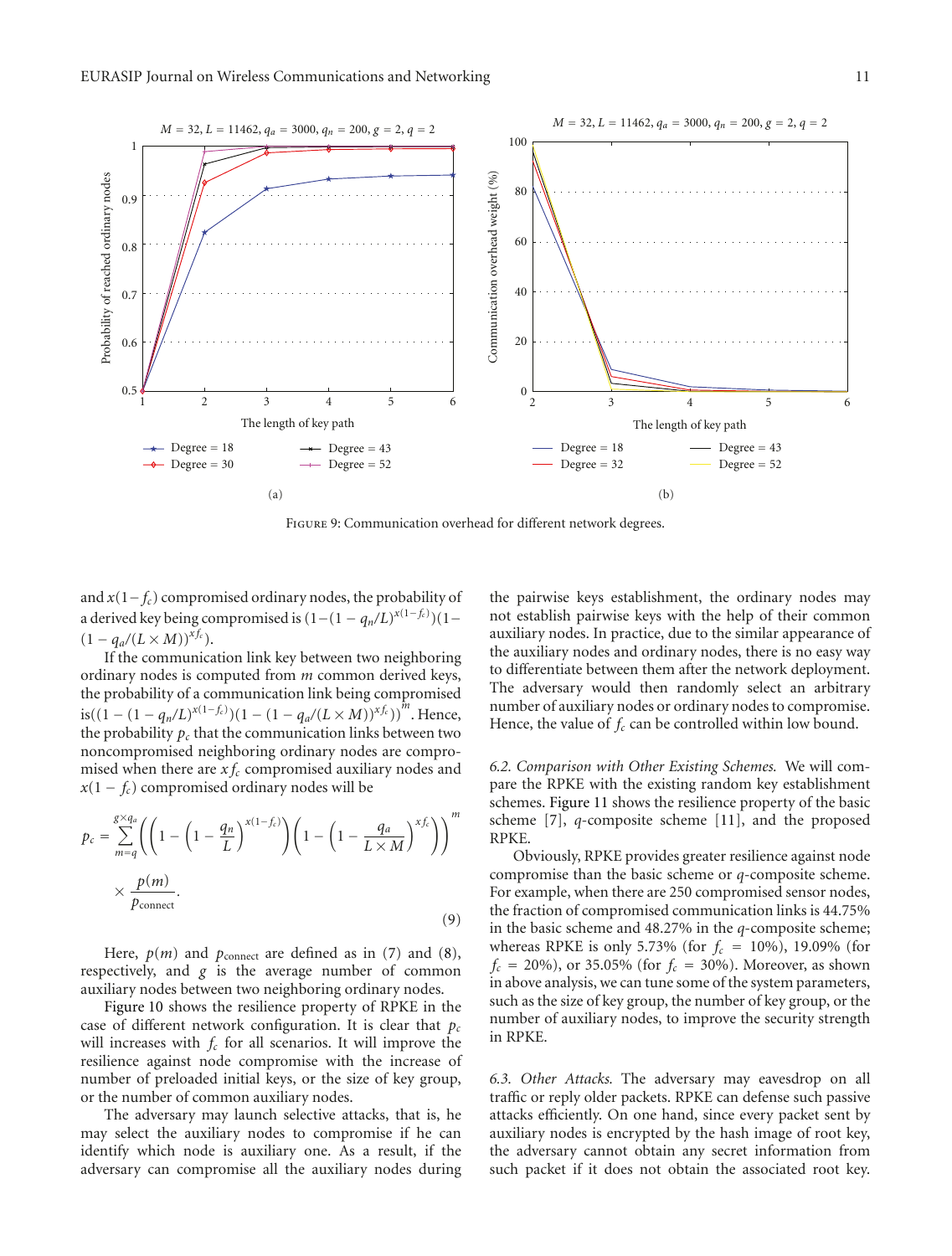

FIGURE 10: Resilience against sensor nodes compromise, where  $p_{\text{connect}} = 0.5$ .

On the other hand, every packet broadcasted amongst ordinary nodes only includes the indices information; the adversary cannot acquire any secret information about the derived keys even though they can acquire these indices. According to the description in Section 4.2, adding the nonce in each packet can defense the reply attack.

The adversary may impersonate the common auxiliary nodes or use the compromised auxiliary nodes to fabricate initial keys. Such fake messages, however, cannot cause the ordinary nodes to accept the wrong initial keys because each ordinary node uses Merkle hash tree-based authentication

method to verify the correctness of each received initial key.

The compromised ordinary nodes may send more request messages to other auxiliary nodes so as to compromise more initial keys. Some efficient mechanisms can be designed to defense such attack. For example, the distributed KDC is only in charge of disseminating initial keys to its neighboring ordinary nodes and replies those request messages which are consistent with what its two neighboring ordinary nodes claim. In other words, if two neighboring ordinary nodes claim different root key identifiers for the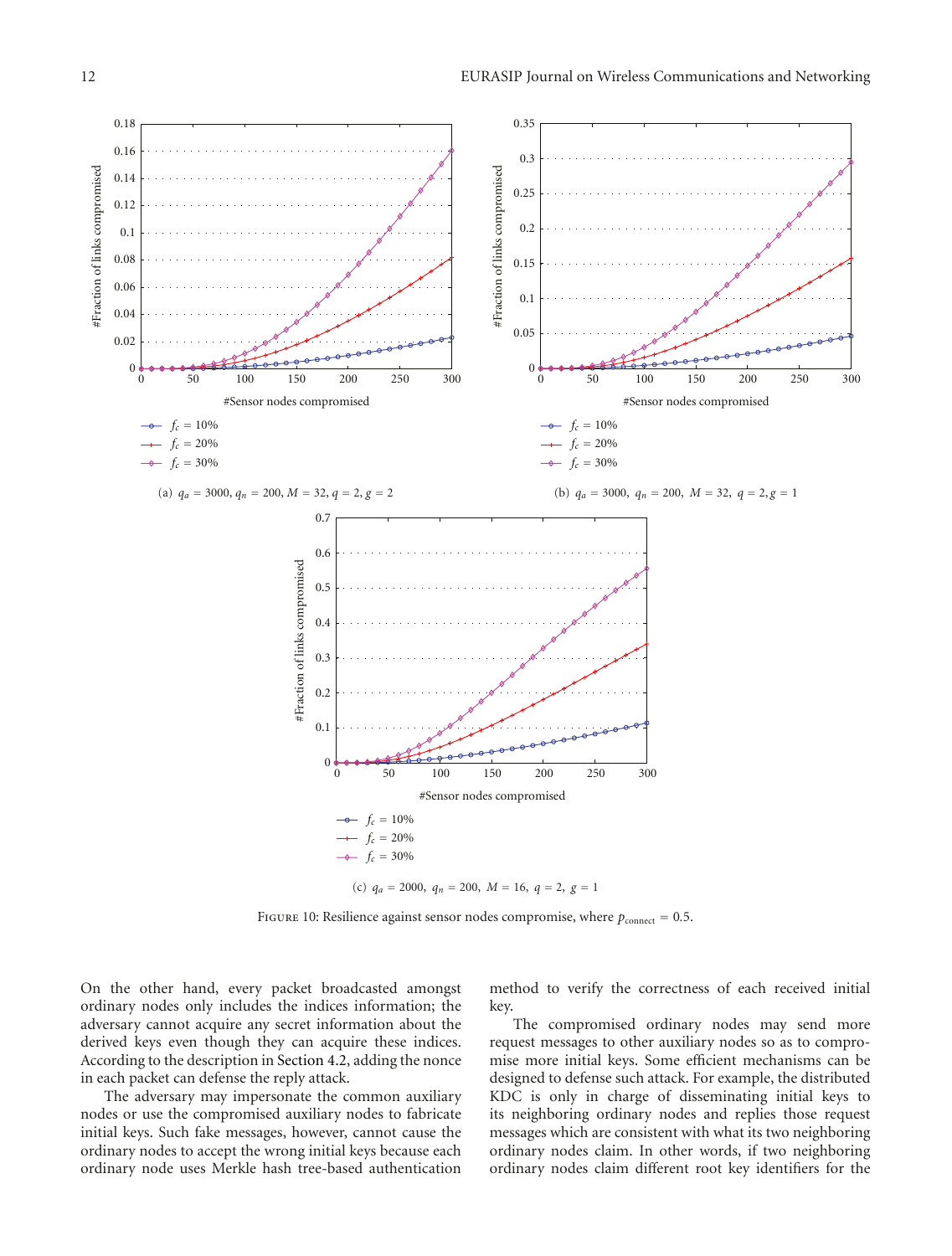

Figure 11: The fraction of compromised communication link between two noncompromised ordinary nodes in different schemes, where  $p_{\text{connect}} = 0.5$ .

same auxiliary node, the auxiliary node will refuse to reply such request messages.

Moreover, since the role of auxiliary nodes is to act as distributed KDC to help ordinary nodes establish pairwise keys, once pairwise key establishment procedure is finished, we can remove all the auxiliary nodes from the networks if we only consider static networks or there is no node addition during network operation.

# **7. Conclusions**

In this paper, we have proposed a random pairwise key establishment scheme (RPKE) for WSNs. RPKE aims at achieving good performance in terms of network connectivity probability and strong security strength at the cost of low overheads for ordinary nodes. Theoretical and simulative evaluations demonstrate that it is an effective approach to use some additional nodes as distributed KDCs during the pairwise key establishment. RPKE not only reduces the storage requirement in ordinary nodes but also resist node compromise. Moreover, the system parameters in RPKE can be conveniently tuned to achieve excellent network connectivity and high security strength according to the applications.

## **Acknowledgments**

This work is supported by the Natural Science Foundation of China (nos. 60932003, 61071065, and 60970101) and the National Grand Fundamental Research 973 Program of China (nos. 2010CB328105 and 2009CB320504).

#### **References**

- [1] J. Kahn, R. Katz, and K. Pister, "Next century challenges: mobile networking for smart dust," in *Proceedings of the 5th Annual ACM/IEEE International Conference on Mobile Computing and Networking (MOBICOM '99)*, Seattle, Wash, USA, 1999.
- [2] I. F. Akyildiz, W. Su, Y. Sankarasubramaniam, and E. Cayirci, "Wireless sensor networks: a survey," *Computer Networks*, vol. 38, no. 4, pp. 393–422, 2002.
- [3] J. Chen, S. He, Y. Sun, P. Thulasiramanz, and X. Shen, "Optimal flow control for utility-lifetime tradeoff in wireless sensor networks," *Computer Networks*, vol. 53, no. 18, pp. 3031–3041, 2009.
- [4] Crossbow Technology, "MICA2: Wireless measurement system," https://www.eol.ucar.edu/rtf/facilities/isa/internal/CrossBow/DataSheets/mica2.pdf.
- [5] K. C. Koc, "High-speed RSA implementation," Tech. Rep., RSA Laboratories, 1994.
- [6] B. C. Neuman and T. Tso, "Kerberos. An authentication service for computer networks," *IEEE Communications Magazine*, vol. 32, no. 9, pp. 33–38, 1994.
- [7] L. Eschenauer and V. D. Gligor, "A key-management scheme for distributed sensor networks," in *Proceedings of the 9th ACM Conference on Computer and Communications Security (CCS '02)*, pp. 41–47, November 2002.
- [8] Y. Jiang, C. Lin, M. Shi, and X. Shen, "Seal-healing group key distribution with time-limited user revocation for wireless sensor networks," *Ad Hoc Networks, Elsevier*, vol. 5, no. 1, pp. 14–23, 2007.
- [9] Y. Jiang, C. Lin, X. Shen, and M. Shi, "A DoS and fault tolerant authentication protocol for group communications in Ad Hoc networks," *Computer Communications, Elsevier*, vol. 30, no. 1, pp. 2428–2441, 2007.
- [10] A. Perrig, R. Szewczyk, J. D. Tygar, V. Wen, and D. E. Culler, "SPINS: security protocols for sensor networks," *Wireless Networks*, vol. 8, no. 5, pp. 521–534, 2002.
- [11] H. Chan, A. Perrig, and D. Song, "Random key predistribution schemes for sensor networks," in *Proceedings of the IEEE Symposium on Security And Privacy*, pp. 197–213, May 2003.
- [12] S. Blackshear and R. M. Verma, "R-LEAP+: randomizing LEAP+ key distribution to resist replay and jamming attacks," in *Proceedings of the ACM Symposium on Applied Computing*, pp. 1985–1992, 2010.
- [13] D. Liu and P. Ning, "Establishing pairwise keys in distributed sensor networks," in *Proceedings of the 10th ACM Conference on Computer and Communications Security (CCS '03)*, pp. 52– 61, October 2003.
- [14] W. Du, Y. S. Han, J. Deng, and P. K. Varshney, "A pair-wise key pre-distribution scheme for wireless sensor networks," in *Proceedings of the 10th ACM Conference on Computer and Communications Security (CCS '03)*, pp. 42–51, October 2003.
- [15] D. Liu and P. Ning, "Location-based pair-wise key establishments for static sensor networks," in *Proceedings of the 1st ACM Workshop on Security of Ad Hoc and Sensor networks*, pp. 72–82, October 2003.
- [16] D. Huang, M. Mehta, D. Medhi, and L. Harn, "Locationaware key management scheme for wireless sensor networks," in *Proceedings of the ACM Workshop on Security of Ad Hoc and Sensor Networks (SASN '04)*, pp. 29–42, October 2004.
- [17] W. Du, J. Deng, Y. S. Han, S. Chen, and P. K. Varshney, "A key management scheme for wireless sensor networks using deployment knowledge," in *Proceedings of the 23rd Annual*